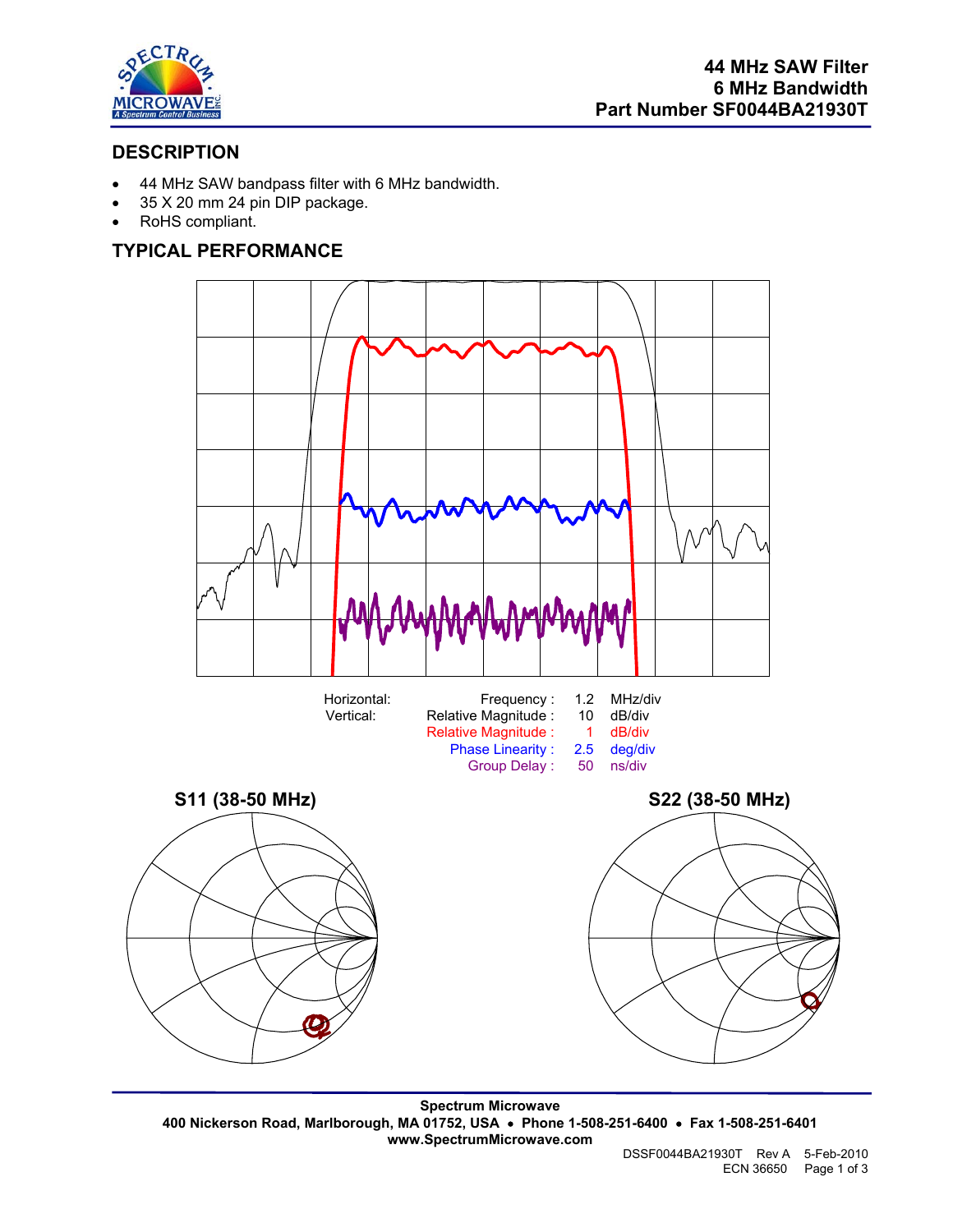

#### **SPECIFICATION**

| <b>Parameter</b>                                     | <b>Min</b> | <b>Typ</b> | <b>Max</b> | <b>Units</b>    |
|------------------------------------------------------|------------|------------|------------|-----------------|
| Center Frequency (Fc) <sup>1</sup>                   | 43.8       | 44.0       | 44.2       | <b>MHz</b>      |
| Insertion Loss <sup>2</sup>                          |            | 21.5       | 23.0       | dB              |
| 1 dB Bandwidth                                       | 5.5        | 5.7        |            | <b>MHz</b>      |
| 3 dB Bandwidth                                       | 6.0        | 6.1        |            | <b>MHz</b>      |
| 38 dB Bandwidth                                      |            | 7.6        | 8.0        | <b>MHz</b>      |
| Passband Amplitude Ripple <sup>3</sup>               |            | 0.4        | 0.6        | dB              |
| Passband Phase Ripple <sup>3</sup>                   |            | 1.5        | 3.0        | deg p-p         |
| Passband GD Ripple <sup>3</sup>                      |            | 50         | 80         | ns              |
| Stopband Rejection(10 to 39 MHz) <sup>3</sup>        | 40         | 45         |            | dB              |
| Stopband Rejection (49 to 80 MHz) <sup>3</sup>       | 40         | 45         |            | dB              |
| <b>Absolute Delay</b>                                |            | 2.08       |            | <b>us</b>       |
| Passband Group Delay Ripple <sup>2</sup>             |            | 40         | 60         | ns p-p          |
| Source and Load Impedance                            | 50         |            | ohms       |                 |
| <b>Temperature Coefficient of Frequency</b>          | -72        |            |            | ppm/°C          |
| <b>Ambient Temperature</b>                           | 25         |            |            | $\rm ^{\circ}C$ |
| National Alberta colored of the OrdD beard reduction |            |            |            |                 |

Notes: 1. Mean value of the 3 dB band edge frequencies.

2. Defined at 44 MHz.

3. Dependent upon PC board layout.

## **MAXIMUM RATINGS**

| l Parameter               |                          | ED. |        |
|---------------------------|--------------------------|-----|--------|
| Storage Temperature Range | -40                      |     | $\sim$ |
| Input Power Level         | $\overline{\phantom{a}}$ |     | dBm    |

## **MATCHING CIRCUIT**



Note: Matching components are not required.